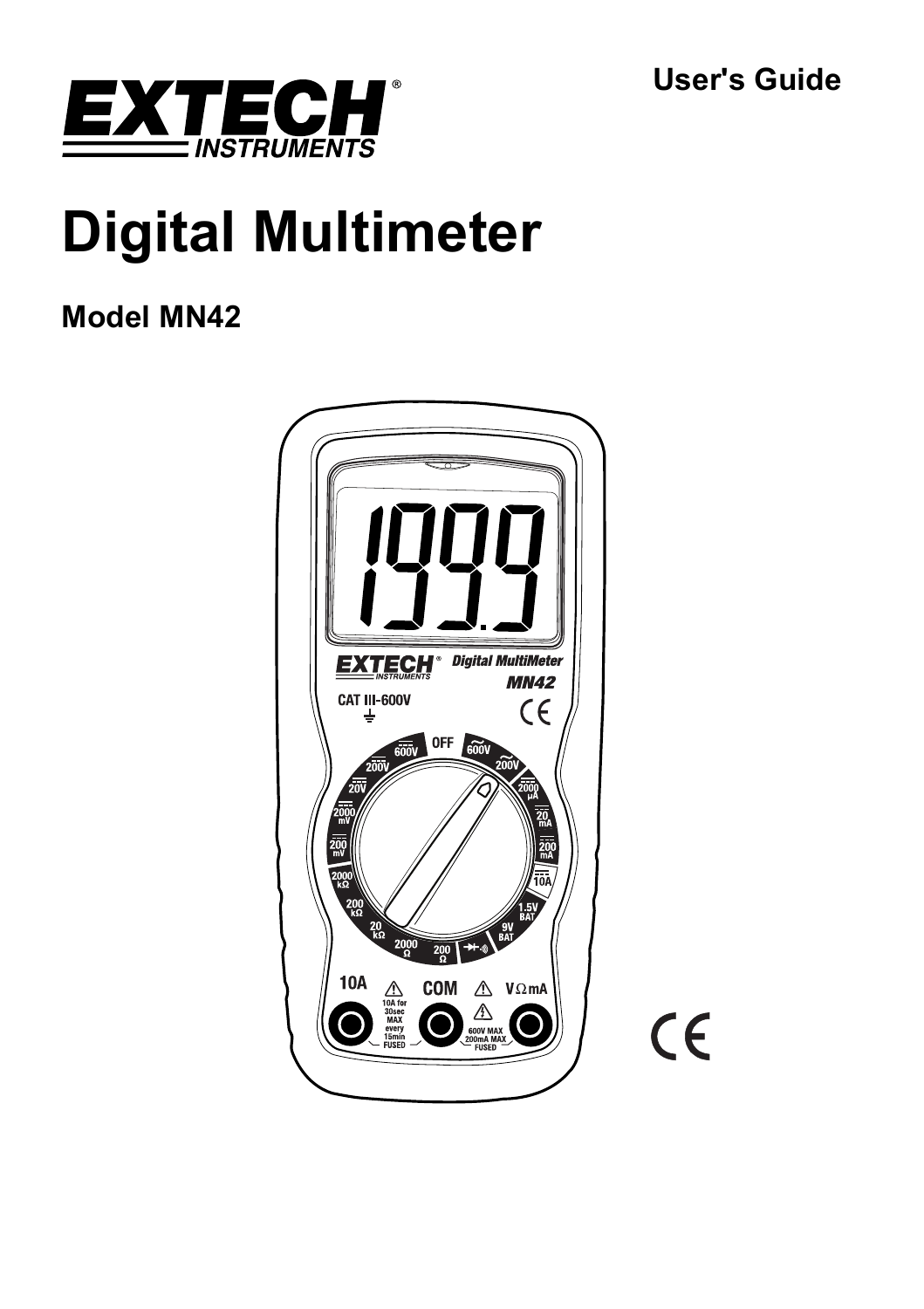## *Introduction*

Congratulations on your purchase of the Extech MN42 MultiMeter. The MN42 offers AC/DC Voltage, DC Current, and Resistance testing. Proper use and care of this meter will provide many years of reliable service.

## *Safety*



## **SAFETY INSTRUCTIONS**

This meter has been designed for safe use, but must be operated with caution. The rules listed below must be carefully followed for safe operation.

| <b>Input Protection Limits</b> |                                                                |  |  |
|--------------------------------|----------------------------------------------------------------|--|--|
| <b>Function</b>                | <b>Maximum Input</b>                                           |  |  |
| V DC or V AC                   | 600V AC and DC 200Vrms on the 200mV range                      |  |  |
| mA DC                          | 200mA DC 250V fast acting fuse                                 |  |  |
| ADC                            | 10A 250V fast acting fuse<br>(30 seconds max every 15 minutes) |  |  |
| Resistance, Continuity         | 250 Vrms 15 seconds max                                        |  |  |

1. **NEVER** apply voltage or current to the meter that exceeds the specified maximum:

- 2. **USE EXTREME CAUTION** when working with high voltages.
- 3. **DO NOT** measure voltage if the voltage on the "COM" input jack exceeds 500V above earth ground.
- 4. **NEVER** connect the meter leads across a voltage source while the function switch is in the current, resistance, or diode mode. Doing so can damage the meter.
- 5. **ALWAYS** discharge filter capacitors in power supplies and disconnect the power when making resistance or diode tests.
- 6. **ALWAYS** turn off power and disconnect test leads before opening the covers to replace the fuse or battery.
- 7. **NEVER** operate the meter unless the back cover and the battery and fuse covers are in place and fastened securely.
- 8. If the equipment is used in a manner not specified by the manufacturer, the protection provided by the equipment may be impaired.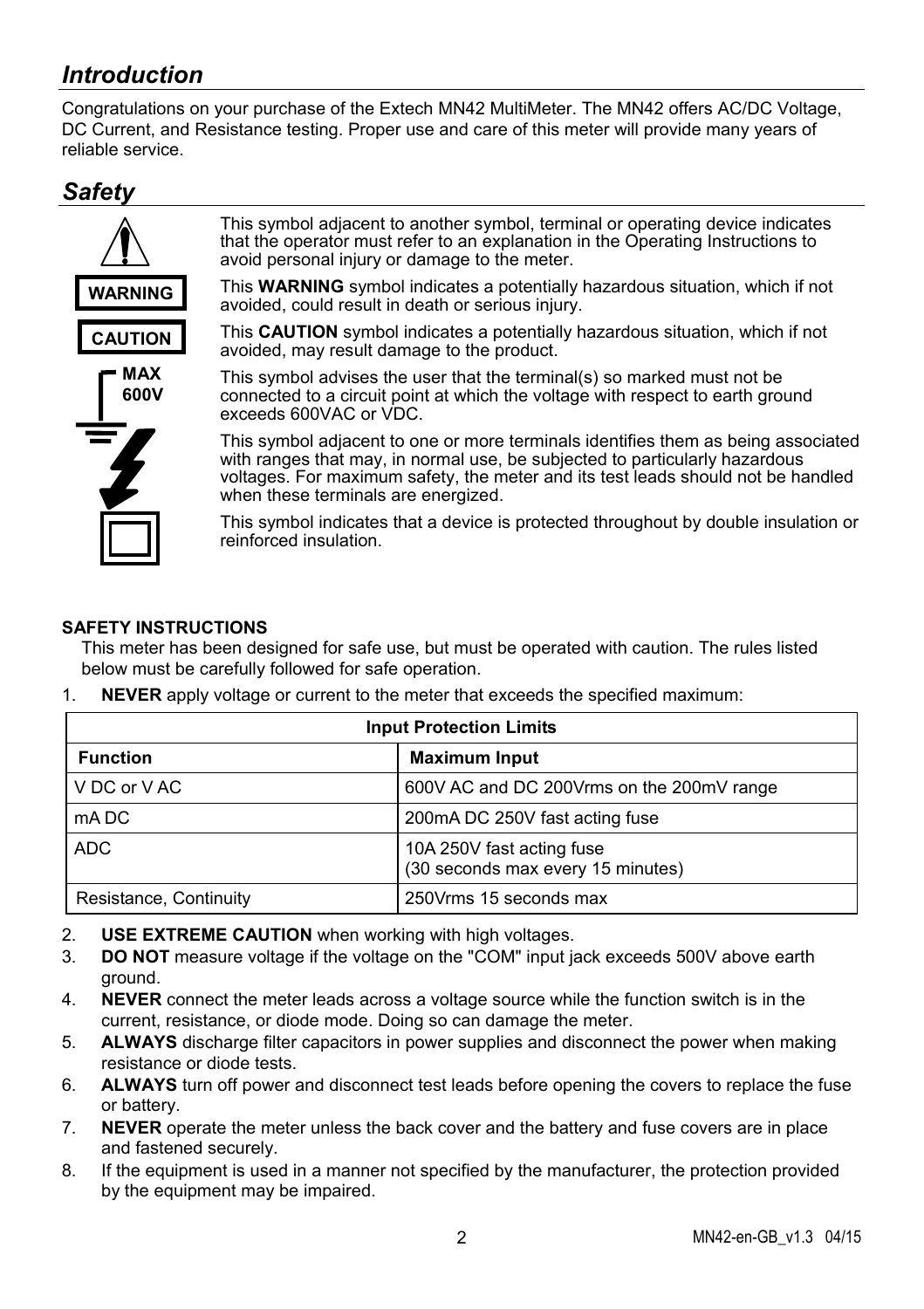## *Controls and Jacks*

- 1. Non-Contact Voltage Sensor
- 2. LCD Display
- 3. Function switch
- 4. Positive jack
- 5. COM jack
- 6. 10A jack

**Note:** Tilt stand, fuse, and battery compartment are on rear of unit.



## *Symbols*

| $\cdot$ ))) | Continuity               |  |
|-------------|--------------------------|--|
| ₩           | Diode                    |  |
| μ           | micro (amps)             |  |
| m           | milli (volts, amps)      |  |
| k           | kilo (ohms)              |  |
| Ω           | Ohms                     |  |
|             | Alternating (AC) current |  |
|             | Direct (DC) current      |  |
| RAT         | <b>Battery test</b>      |  |
|             | Low battery icon         |  |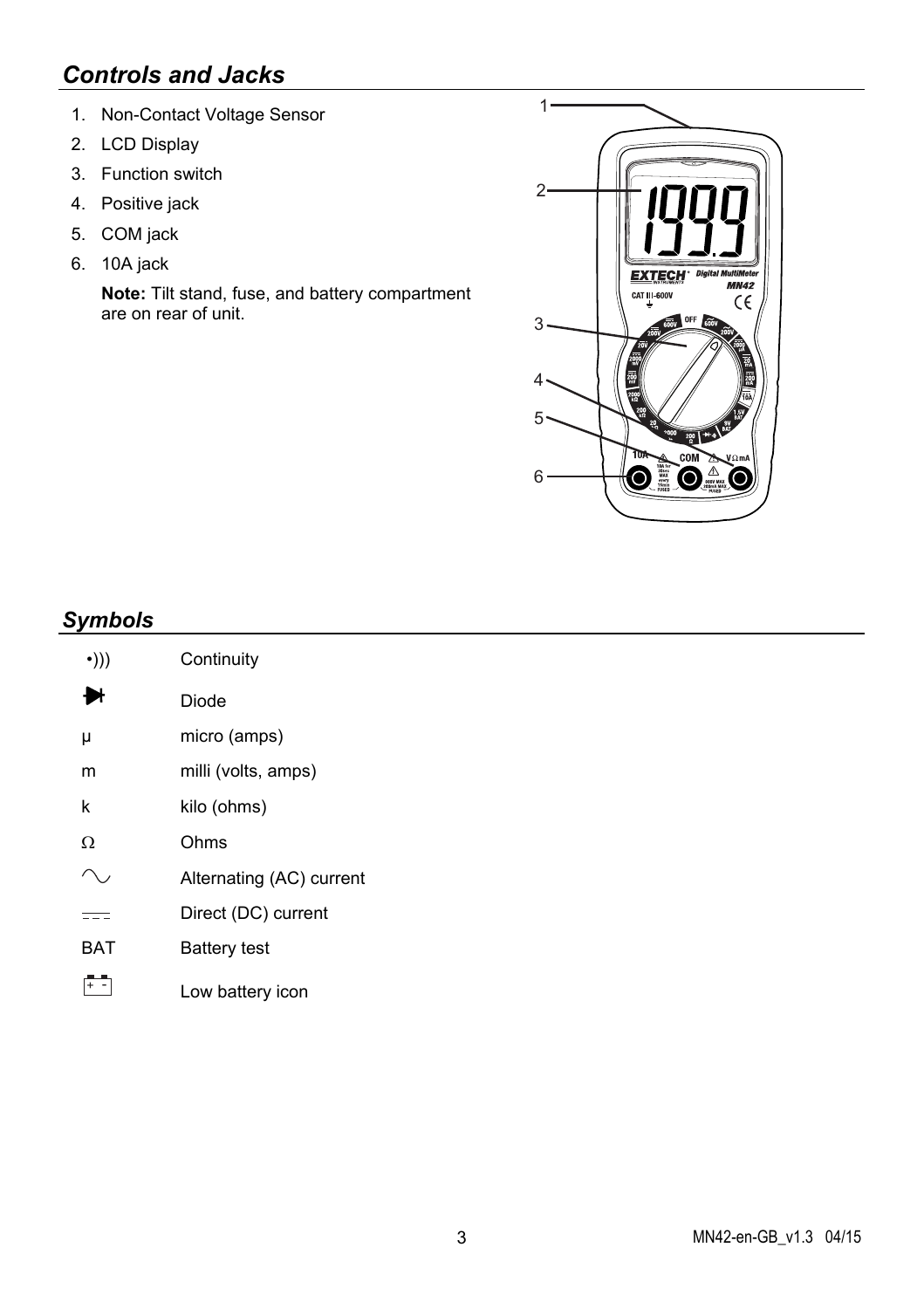## *Operating Instructions*

## **NON-CONTACT VOLTAGE (NCV)**

#### **WARNING:** Always test the NCV function on a know live circuit before use

- 1. Turn the rotary switch to any measurement position
- 2. Hold the top of the meter very close to the voltage source as shown.
- 3. If voltage is present, the LED above the display will glow and the meter will buzz.

**NOTE**: The detector is designed with high sensitivity. Static electricity or other sources of energy may randomly trip the sensor. This is normal operation.



## **AC VOLTAGE MEASUREMENTS**

**WARNING:** Risk of Electrocution. The probe tips may not be long enough to contact the live parts inside some 240V outlets for appliances because the contacts are recessed deep in the outlets. As a result, the reading may show 0 volts when the outlet actually has voltage on it. Make sure the probe tips are touching the metal contacts inside the outlet before assuming that no voltage is present.

**CAUTION:** Do not measure AC voltages if a motor on the circuit is being switched ON or OFF. Large voltage surges may occur that can damage the meter.

- 1. Set the function switch to the highest VAC position.
- 2. Insert the black test lead banana plug into the negative COM jack. Insert red test lead banana plug into the positive  $\overline{V}$  jack.
- 3. Touch the black test probe tip to the negative side of the circuit. Touch the red test probe tip to the positive side of circuit.
- **4.** Read the voltage in the display.

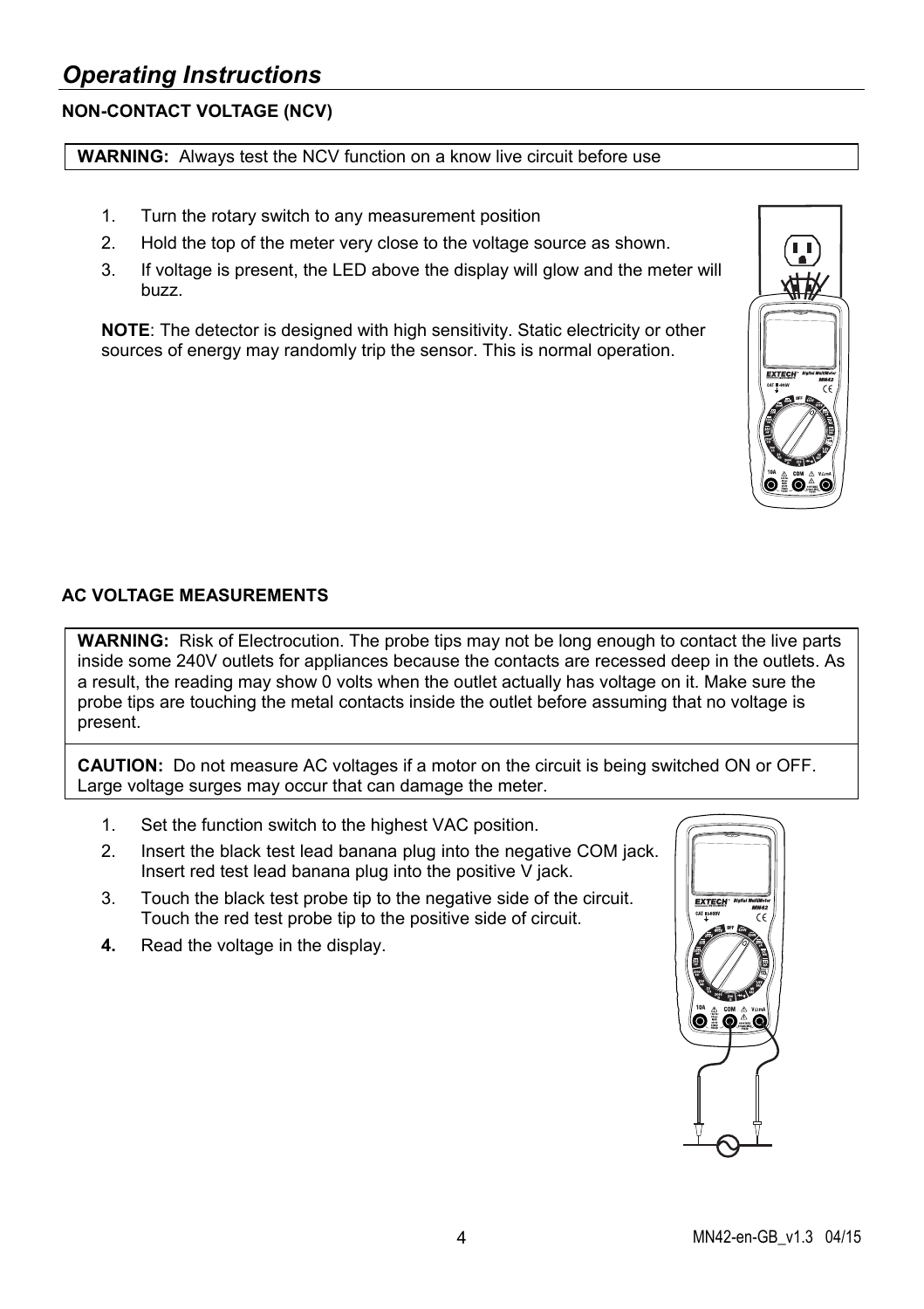## **DC VOLTAGE MEASUREMENTS**

**CAUTION:** Do not measure DC voltages if a motor on the circuit is being switched ON or OFF. Large voltage surges may occur that can damage the meter.

- 1. Set the function switch to the highest VDC position.
- 2. Insert the black test lead banana plug into the negative **COM** jack. Insert the red test lead banana plug into the positive **V** jack.
- 3. Touch the black test probe tip to the negative side of the circuit. Touch the red test probe tip to the positive side of the circuit.
- 4. Read the voltage in the display. Move the function switch to successively lower VDC positions to obtain a higher resolution reading. The display will indicate proper decimal point and value. If the polarity is reversed, the display will show (-) minus before the value.



## **DC CURRENT MEASUREMENTS**

**CAUTION:** Do not make current measurements at 10 Amps for longer than 30 seconds. Exceeding 30 seconds may cause damage to the meter and/or the test leads.

- 1. Insert the black test lead banana plug into the negative **COM** jack.
- 2. For current measurements up to 200mA DC, set the function switch to the highest mADC position and insert the red test lead banana plug into the **mA** jack.
- 3. For current measurements up to 10A DC, set the function switch to the 10A DC range and insert the red test lead banana plug into the **10A** jack.
- 4. Remove power from the circuit under test, then open up the circuit at the point where you wish to measure current.
- 5. Touch the black test probe tip to the negative side of the circuit. Touch the red test probe tip to the positive side of the circuit.
- 6. Apply power to the circuit.
- 7. Read the current in the display. For mADC measurements, reset the function switch to successively lower mADC positions to obtain a higher resolution reading.

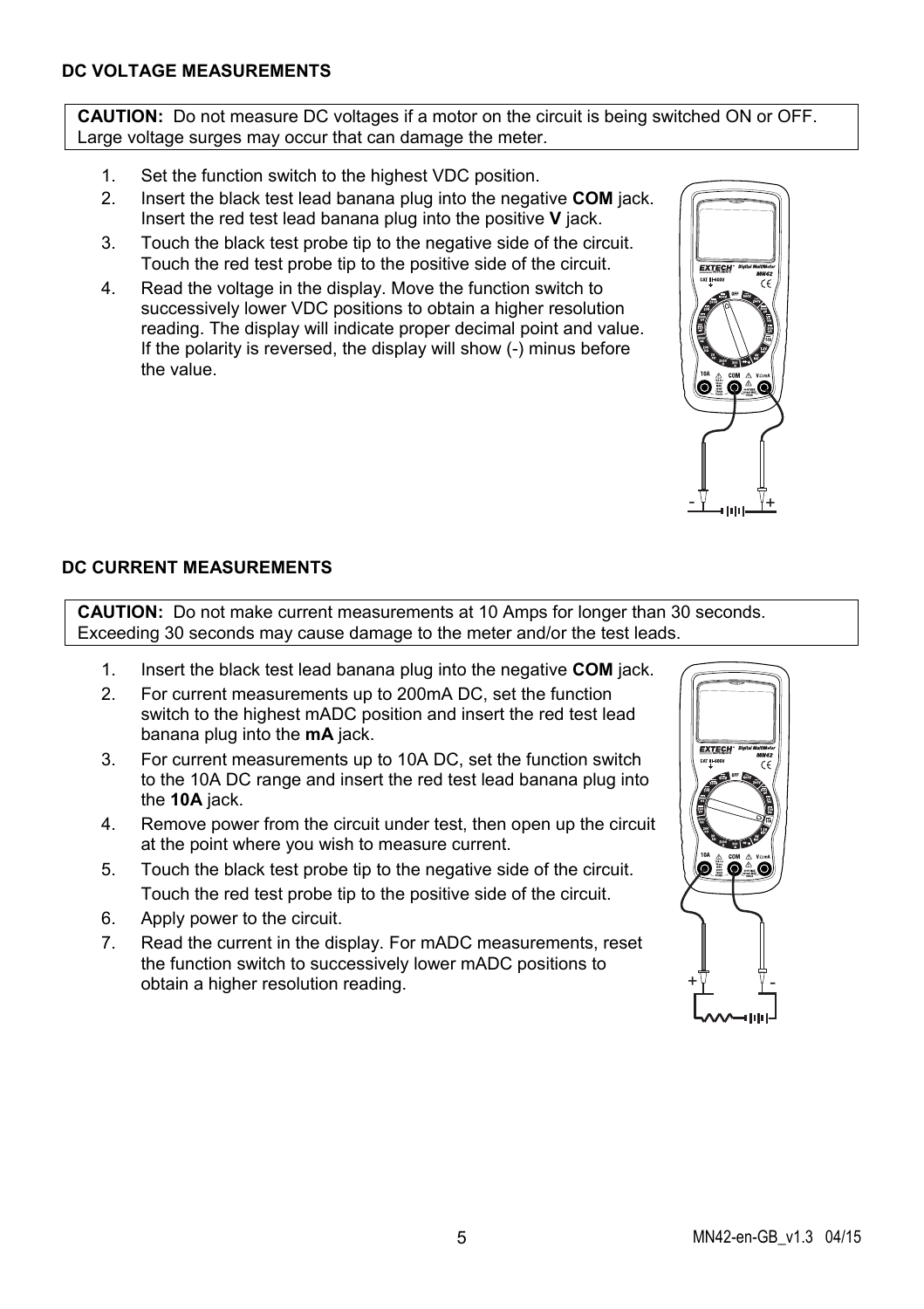### **RESISTANCE MEASUREMENTS**

**WARNING:** To avoid electric shock, disconnect power to the unit under test and discharge all capacitors before taking any resistance measurements.

- 1. Set the function switch to the highest  $\Omega$  position.
- 2. Insert the black test lead banana plug into the negative **COM** jack.

Insert the red test lead banana plug into the positive  $\Omega$  jack.

- 3. Touch the test probe tips across the circuit or part under test. It is best to disconnect one side of the part under test so the rest of the circuit will not interfere with the resistance reading.
- 4. Read the resistance in the display. Move the function switch to the lowest  $\Omega$  position that is greater than the anticipated resistance.



#### **CONTINUITY CHECK**

**WARNING:** To avoid electric shock, never measure continuity on circuits that have a voltage potential.

- 1. Set the function switch to the  $\rightarrow$   $\rightarrow$  position.
- 2. Insert the black lead banana plug into the negative **COM** jack. Insert the red test lead banana plug into the positive  $\Omega$  jack.
- 3. Touch the test probe tips to the circuit or wire you wish to check.
- 4. If the resistance is less than approximately  $30\Omega$ , the audible signal will sound. If the circuit is open, the display will indicate "**1**".

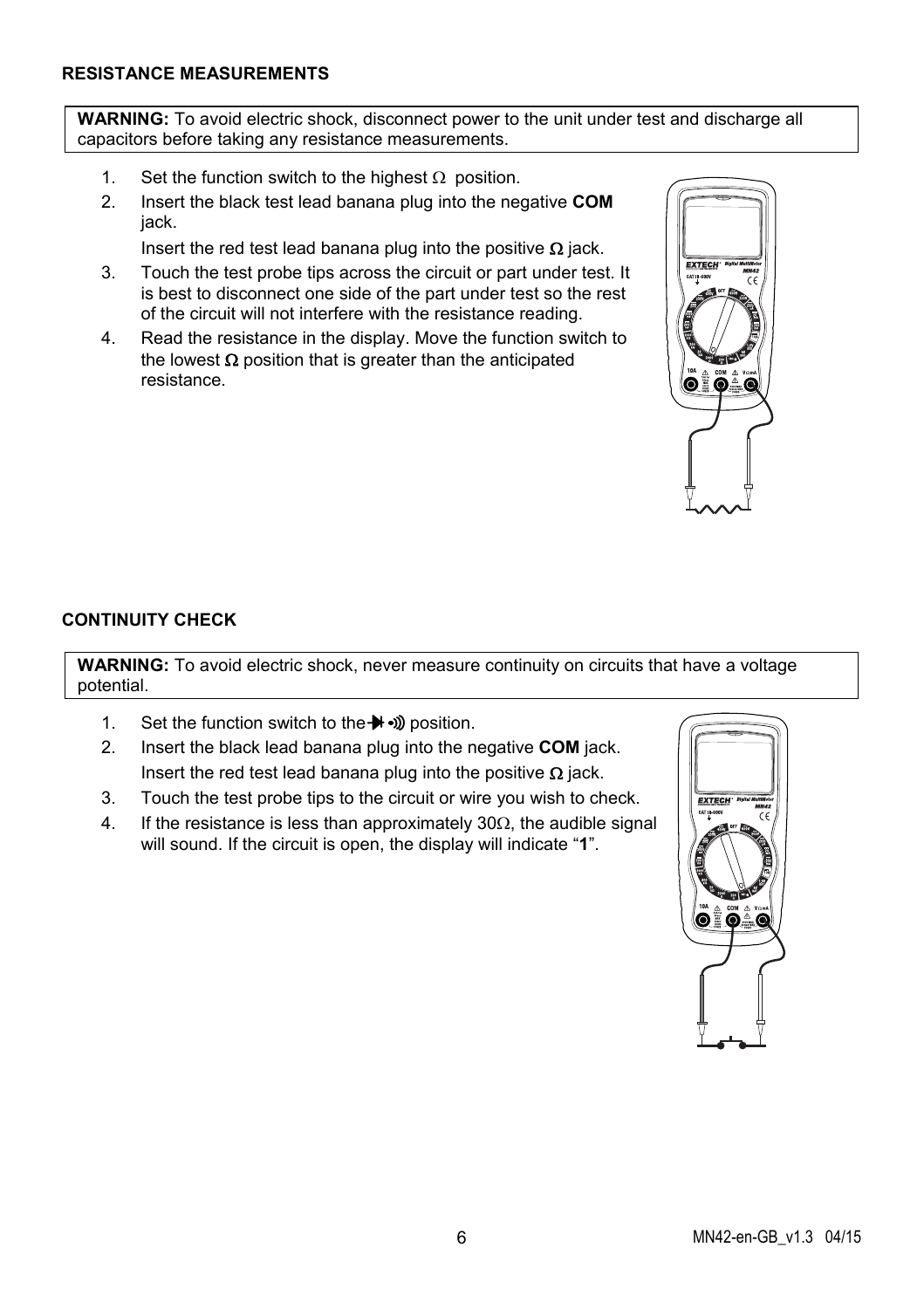## **DIODE TEST**

- 1. Set the function switch to the  $\rightarrow$   $\rightarrow$  position.
- 2. Insert the black test lead banana plug into the negative **COM** jack and the red test lead banana plug into the positive  $\rightarrow$  jack.
- 3. Touch the test probes to the diode under test.
- 4. Forward voltage will indicate 400 to 700mV.Reverse voltage will indicate "1".
- 5. A shorted diode will indicate the same value of resistance in both the reverse and forward test directions. Shorted diodes will indicate near 0mV. An open diode will indicate "**1**" in both test directions.



### **BATTERY TEST**

**CAUTION:** Do not measure batteries while they are installed in the devices they are powering. The batteries must be removed from installations before tests can be made.

- 1. Set the function switch to the **1.5V** or **9V BAT** switch position. Use the 1.5V position for 'AAA', 'AA', 'C', 'D', and other 1.5V batteries. Use the 9V position for square 9V transistor batteries.
- 2. Insert the black test lead banana plug into the negative **COM** jack. Insert the red test lead banana plug into the positive **V** jack.
- 3. Touch the black test probe tip to the negative side of the battery. Touch the red test probe tip to the positive side of the battery.
- 4. Read the voltage in the display.

|              | Good   | Weak          | Bad       |
|--------------|--------|---------------|-----------|
| 9V battery   | >8.2V  | 7.2 to 8.2V   | <7.2V     |
| 1.5V battery | >1.35V | 1.22 to 1.35V | $<1.22$ V |

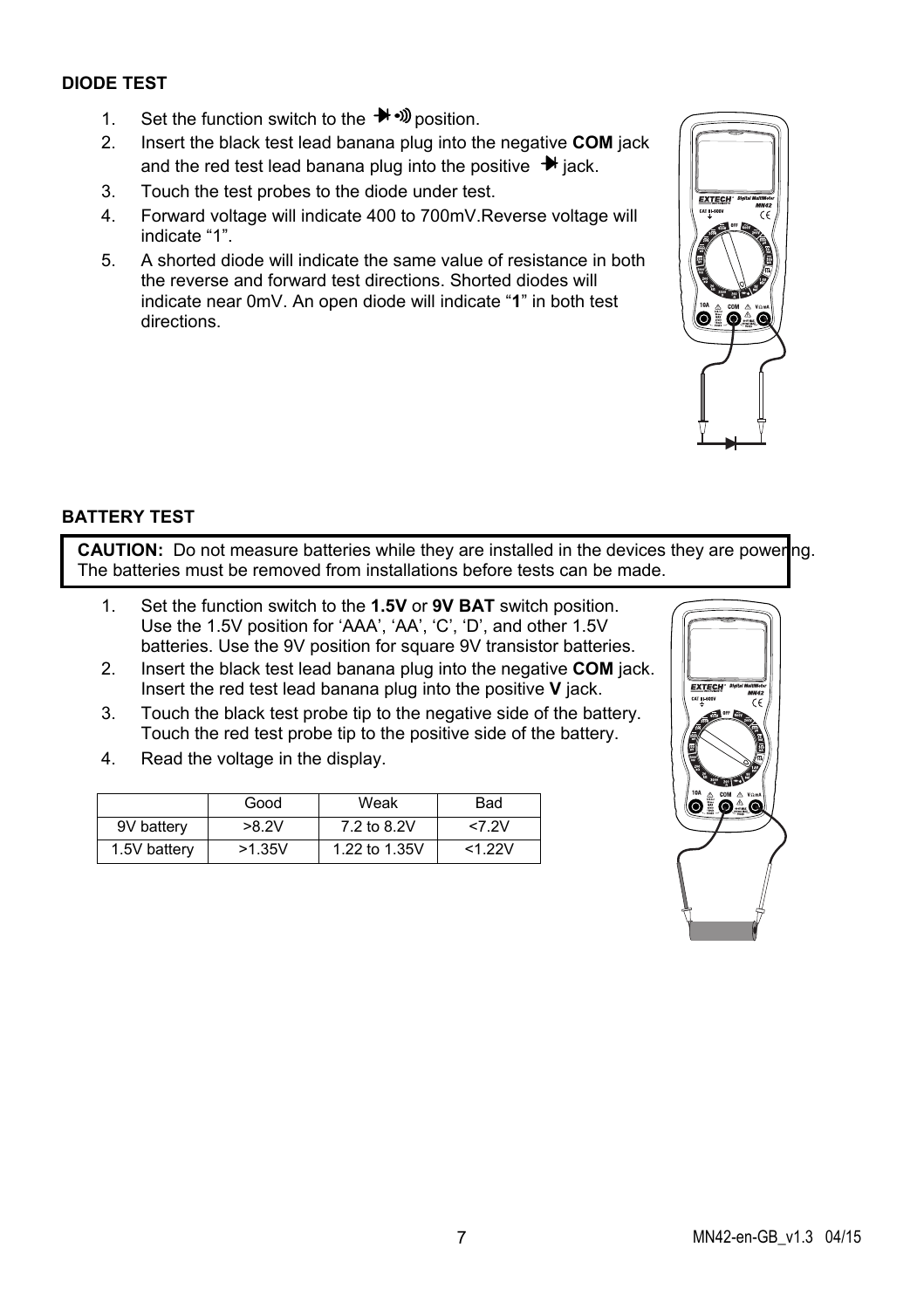## *Maintenance*

**WARNING**: To avoid electric shock, disconnect the test leads from any source of voltage before removing the back cover or the battery or fuse covers.

**WARNING:** To avoid electric shock, do not operate your meter until the battery and fuse covers are in place and fastened securely.

This MultiMeter is designed to provide years of dependable service, if the following care instructions are performed:

- 1. **KEEP THE METER DRY**. If it gets wet, wipe it off.
- 2. **USE AND STORE THE METER IN NORMAL TEMPERATURES.** Temperature extremes can shorten the life of the electronic parts and distort or melt plastic parts.
- 3. **HANDLE THE METER GENTLY AND CAREFULLY.** Dropping it can damage the electronic parts or the case.
- 4. **KEEP THE METER CLEAN.** Wipe the case occasionally with a damp cloth. DO NOT use chemicals, cleaning solvents, or detergents.
- 5. **USE ONLY FRESH BATTERIES OF THE RECOMMENDED SIZE AND TYPE.** Remove old or weak batteries so they do not leak and damage the unit.
- 6. **IF THE METER IS TO BE STORED FOR A LONG PERIOD OF TIME**, the battery should be removed to prevent damage to the unit.

## **BATTERY INSTALLATION and LOW BATTERY INDICATION**

## **LOW BATTERY INDICATION**

The  $\left[\begin{array}{cc} \begin{array}{c} \begin{array}{c} \begin{array}{c} \end{array} \\ \begin{array}{c} \end{array} \end{array} \right]$  icon will appear in the display when the battery voltage becomes low. Replace the batteries when this appears.

#### **BATTERY REPLACEMENT**

- 1. Disconnect the test leads from the meter.
- 2. Remove the Phillips head screws (2) which secure the rear battery compartment cover.
- 3. Remove the fuse/battery compartment cover to access the battery.
- 4. Replace the 9V battery, observing polarity.
- 5. Replace and secure the fuse/battery compartment cover .

You, as the end user, are legally bound (**Battery ordinance**) to return all used batteries and accumulators; **disposal in the household garbage is prohibited!**



You can hand over your used batteries / accumulators at collection points in your community or wherever batteries / accumulators are sold!

**Disposal:** Follow the valid legal stipulations in respect of the disposal of the device at the end of its lifecycle

#### **REPLACING THE FUSES**

- 1. Disconnect the test leads from the meter.
- 2. Remove the Phillips head screws (2) which secure the rear battery compartment cover.
- 3. Remove the fuse/battery compartment cover to access the fuses.
- 4. Gently remove the fuse(s) and install new fuse(s) into the holder(s).
- 5. Always use fuses of the proper size and value (0.2A/250V fast blow for the 200mA range, 10A/250V fast blow for the 10A range). Both are 5x20mm in size.
- 6. Replace and secure the fuse/battery compartment cover .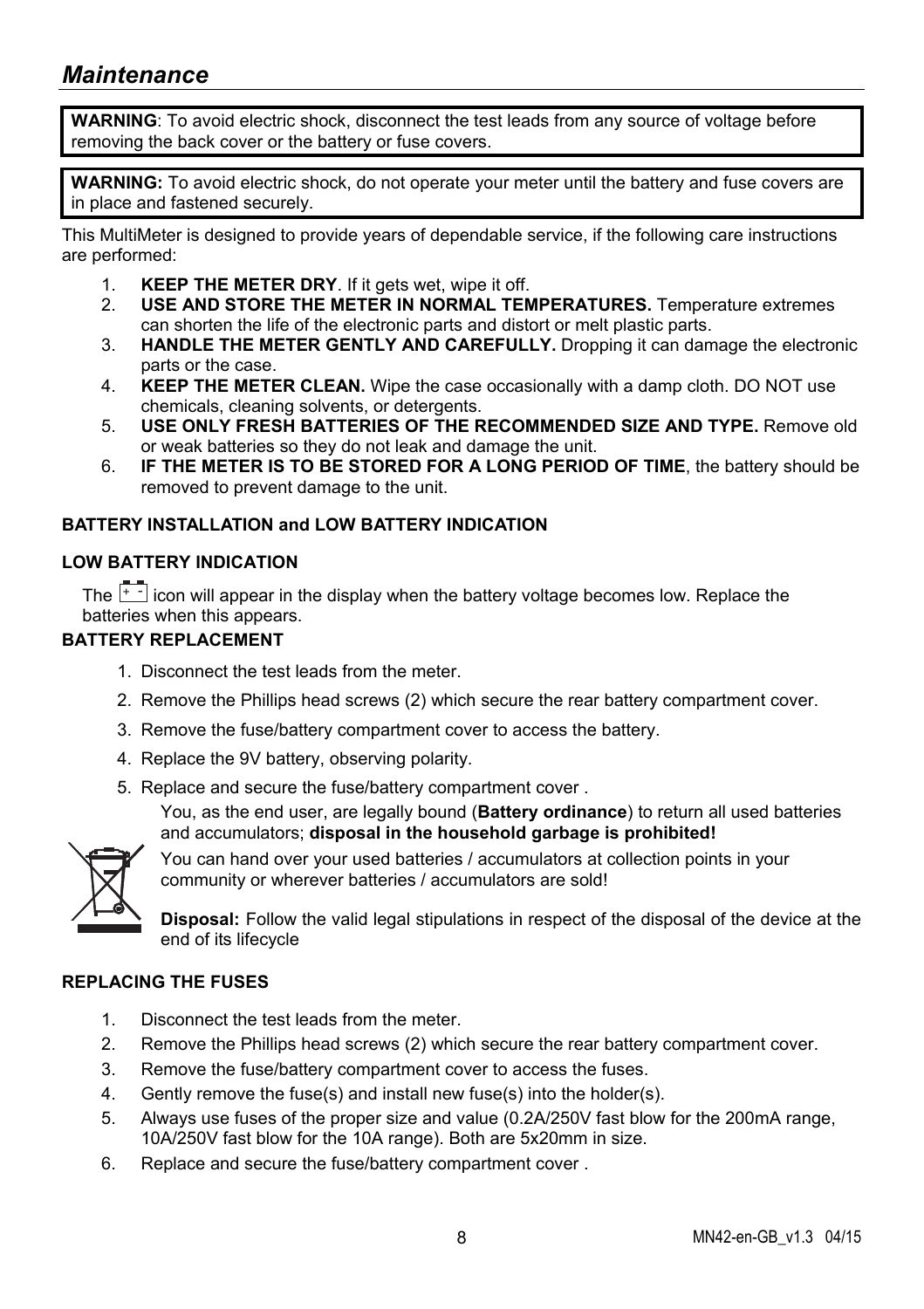## *Range Specifications*

| <b>Function</b>     | Range                       | <b>Resolution</b>               | Accuracy                         |  |
|---------------------|-----------------------------|---------------------------------|----------------------------------|--|
| DC Voltage          | 200mV                       | 0.1 <sub>m</sub>                |                                  |  |
| (VDC)               | 2000mV                      | 1mV                             | $\pm$ (0.5% reading + 2 digits)  |  |
|                     | <b>20V</b>                  | 0.01V                           |                                  |  |
|                     | 200V                        | 0.1V                            |                                  |  |
|                     | 600V                        | 1 <sub>V</sub>                  | $\pm$ (0.8% reading + 2 digits)  |  |
| <b>AC Voltage</b>   | 200V                        | 0.1V                            | $\pm$ (1.2% reading + 10 digits) |  |
|                     | (VAC) 50/60Hz<br>1V<br>600V | $\pm$ (2.0% reading + 4 digits) |                                  |  |
| <b>DC Current</b>   | 2000µA                      | $1\mu$ A                        |                                  |  |
| (ADC)               | 20 <sub>m</sub> A           | $10\mu A$                       | $\pm$ (1.0% reading + 2 digits)  |  |
|                     | 200mA                       | $100\mu A$                      | $\pm$ (1.5% reading + 2 digits)  |  |
|                     | 10A                         | 10 <sub>m</sub> A               | $\pm$ (2.0% reading + 2 digits)  |  |
| Resistance          | $200\Omega$                 | $0.1\Omega$                     |                                  |  |
|                     | $2000\Omega$                | $1\Omega$                       | $\pm$ (0.8% reading + 2 digits)  |  |
|                     | $20k\Omega$                 | $0.01k\Omega$                   |                                  |  |
|                     | $200k\Omega$                | $0.1k\Omega$                    |                                  |  |
|                     | $2000k\Omega$               | $1k\Omega$                      | $\pm$ (1.0% reading + 2 digits)  |  |
| <b>Battery Test</b> | 9V                          | 10 <sub>m</sub> V               |                                  |  |
|                     | 1.5V                        | 10 <sub>m</sub> V               | $\pm$ (1.0% reading + 2 digits)  |  |

#### **Notes**:

Accuracy specifications consist of two elements:

- (% reading) This is the accuracy of the measurement circuit.
- (+ digits) This is the accuracy of the analog to digital converter.

Accuracy is stated at  $65^{\circ}$ F to  $83^{\circ}$ F (18 $^{\circ}$ C to 28 $^{\circ}$ C) and less than 75% RH.